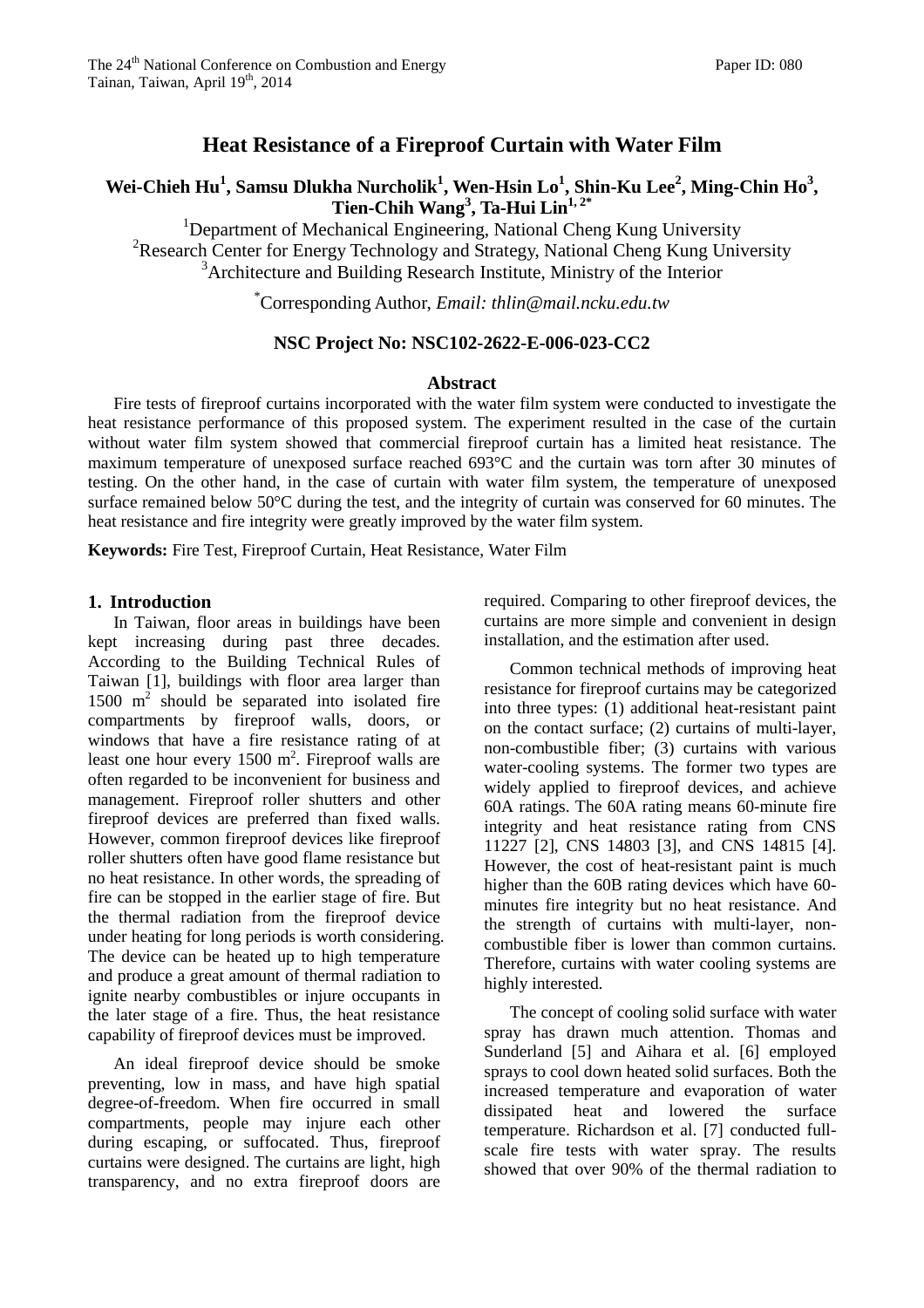the glass was absorbed. These results indicated that water spray on solid surfaces is a good cooling solution. Chang et al. [8] and Yan [9-10] studied a vertical tube covered with water film on the outer wall. The results showed high heat absorption rates due to the evaporation of the water film.

Wu and Lin [11-14] conducted a series of experimental studies to investigate the heat resistance and fire protection of a glass pane by a downward-flowing water film system. The objective was to protect the glass in intensive fires. Wu et al. [12] designed a small-scale apparatus to investigate the heat resistance property of the water spray on a glass pane. Water of 37.8 l/min was sprayed on the exposed surface of the glass pane to form water film. Furthermore, Wu and Lin [13] examined the fire insulation and fire integrity of glass panes with a down-flowing water film in a standard full-scale 3 m  $\times$  3 m door/wall refractory furnace, which based on ISO 834-1 [15]. The experimental results [13, 14] showed that the period of fire insulation and fire integrity for a non-heat-resistant fireproof glass and a common tempered glass can be extended from 6 to 100 minutes. And the temperatures on surface of the glass panes were kept to below 210 °C with a water film. These results proved the feasibility of replacing a fireproof glass by common tempered glass with a water film. Additionally, Chen and Lee [16] applied the hybrid inverse scheme to solve a 2D transient inverse heat conduction problem with the temperature measurement data given by Wu and Lin [12, 13] to estimate the transient total heat flux and overall heat transfer coefficient on the hot surface of the glass pane with the down-flowing water film exposed to a fire environment. The estimated results showed that the evaporative latent heat dominated the total incident heat flux for the glass pane with the down-flowing water film. The total incident heat flux decreased with increasing the water flowrate. With sufficient water supply, the overall heat transfer coefficient on the exposed fire surface can approach to a constant value even when the temperature of the furnace keeps rising. A full-scale room fire test was conducted by Wu and Lin [14] to investigate the performance and variations of the absorption of convection heat and the resistance of radiation by applying a water film or a closed-pendent-type sprinkler to non-heat-resistant fireproof glass panes. The results showed that in the initial stage of the fire, the surface temperature of the glass pane was

supressed by the water film system. After flashover occurred and the fire proceeded to intense burning, the temperature of unexposed surface was still controlled to around 100°C. Comparing two cooling systems, the water film system was more effective than the sprinkler system in heat absorption and heat resistance.

The application of water film cooling was also extended to roller shutters. Recently, roller shutters with water cooling have been studied intensively in China. Chen et al. [17] employed a common steel roller shutter with a water curtain cooling device for fire protection. Sidewall sprinklers were installed on both sides or only on one side of the roller shutter in the fire test. The concluded that the amount of cooling water is related to height and width of the roller shutter. Liu et al. [18] investigated the influence of design parameters for the water spraying roller shutter, including the operating pressure, the interval of nozzles, and the distance between the nozzle and the shutter slats. The results indicated that the two most influential parameters on the average water spraying density were the interval of nozzles, and then the operating pressure. Lin et al. [19] conducted a full-scale (3 m  $\times$  3 m) heat resistance fire test on the shutter slat surface of a roller shutter with a water-mist system. A water-mist sprinkler with flowrate of 94.2 l/min and operating pressure of  $3 \text{ kgf/cm}^2$  were used to form water film on the unexposed surface of the roller shutter. Most of the heat from the roller shutter was removed by water film. The temperature criteria on the unexposed surface were satisfied for most of the points. However, a small part of the surface failed to meet the criterion due to the incomplete coverage of the water film which caused by deformation of the shutter slats. Thus, the coverage of water film is the most important issue for a water film cooling system.

For fireproof curtains, heat resistance is now required for more advanced fire safety engineering. Currently, the standards of fireproof curtains may include: BS 476-20 [20], UL 10C [21], UL 555 [22] and also CNS 11227 [2], CNS 15038 [23] in Taiwan. However, the heat resistance and smoke preventing performance of commercial fireproof curtains at real fire scenes are often disappointing. To improve heat resistance, additional water cooling has been proven an effective strategy. However, applying water cooling on curtains is much difficult than on solid surfaces (e.g. glass panes, roller shutters). Yang [24] conducted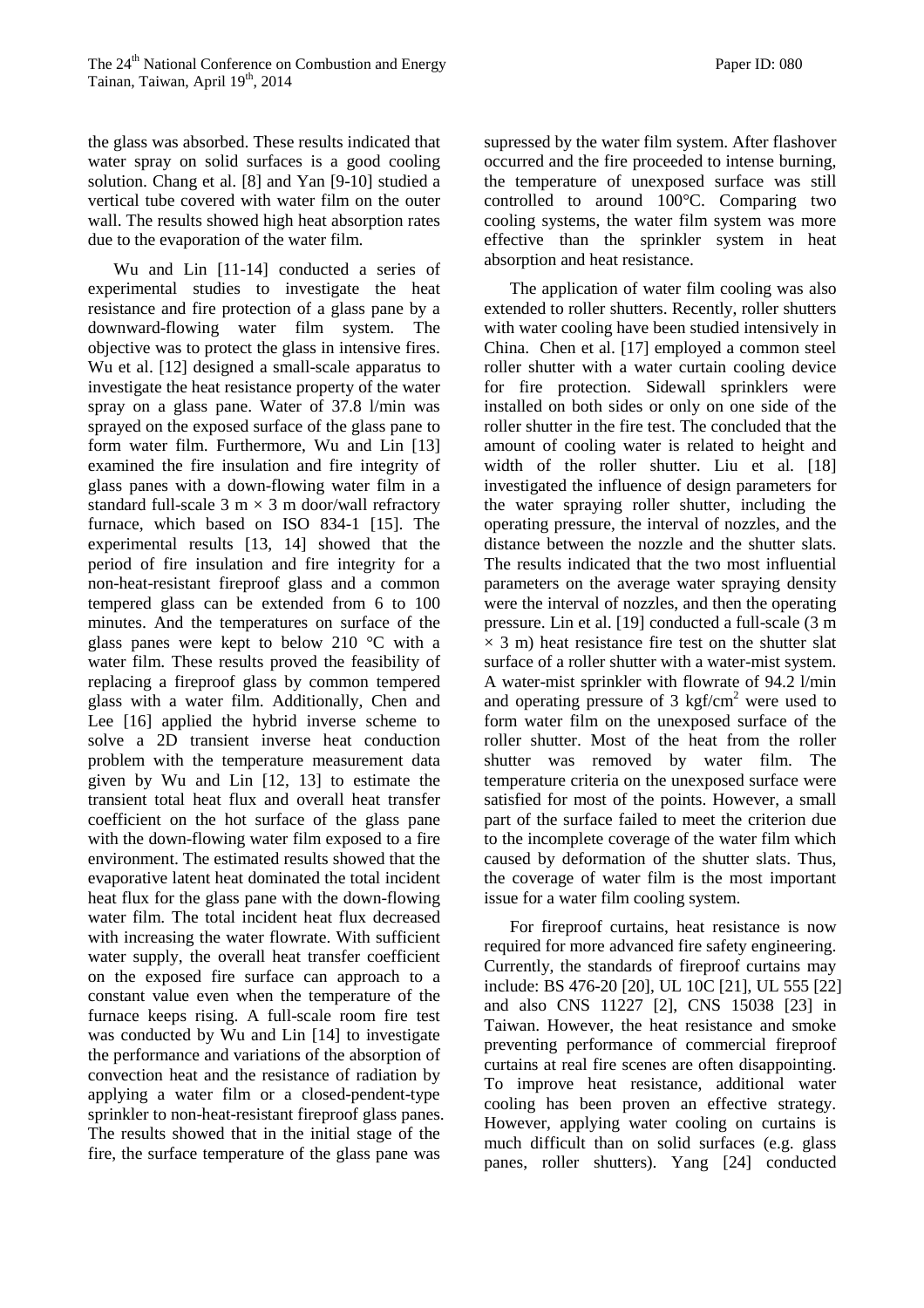numerical and experimental studies based on CNS 12514 [25] for fireproof curtains with doublelayered design and water mist nozzles. In his experiment, two fireproof curtains spacing 40 cm to each other were used. And three water mist nozzles were set between the curtains to provide cooling water for the curtains. The fire load was 25  $kg/m<sup>3</sup>$  and the area of ventilating openings on the wall was  $1.2 \text{ m}^2$ . The experiment failed after 30 minutes. The curtain on the exposed side was torn and the nozzles were damaged by smoke and flue gas leaked through. During the experiment, high temperature gases accumulated due to the deformation of curtain and generated hot spots which leaded the breakdown of curtain. The results indicated the importance to maintain tension and shape of fireproof curtains in fire tests.

In the present work, we extend our findings of the previous evaluations to design a water film cooling system to enhance the heat resistance of a fireproof curtain and further justify its performance.

#### **2. Experimental apparatus and method**

The experimental apparatus was consisted of a refractory furnace, temperature measurement systems, and a water film system if water was supplied.

A refractory furnace was used to test fire-proof and thermal resistance capability of specimens. Figure 1 shows a photograph of the refractory furnace. In the furnace, a flat-flame burner fired by liquefied petroleum gas (LPG) is used to provide the standard heating curve for the heat resistance and fireproof tests. The furnace was designed and operated according to ISO 834 [15] and CNS 14514 [26] standards. The internal dimension of the furnace is  $1.2$  (W) x  $1.2$  (H) x  $1.2$  (L) m which provides a 1.2 (W) x 1.2 (H) m area of heating, and the maximum testing duration is 4 hours.



Fig. 1 Photograph of refractory furnace.

To obtain surface temperature on the nonexposed-to-fired (unexposed) side of the curtain, nine K-type thermocouples were used, and their positions are shown in Fig. 2. Nine thermocouples were set from the right-top to the left-bottom corner with spacing 30 cm to each other on the unexposed surface of curtain. The limit of error of the K-type thermocouple is  $\pm 0.4\%$ . The measured temperatures were recorded and used to evaluate the fire resistance performance of the system. Two different methods were applied to keep thermocouples in place during the experiments. In the first experiment without water film, thermocouples were attached on the unexposed surface of curtain directly by high temperature resistance sealant (Permatex® Muffler & Tailpipe Sealer) which resists up to  $1000^{\circ}$ C (Fig.3). However, this method was proved inappropriate in the experiment as shown in Fig. 7. Thus, a framework for the thermocouples were built and employed in the later on experiment. The framework was set in front of the curtain with thermocouples as shown in Fig. 4. The nine thermocouples were installed on the framework instead of the curtain which allowed continuous contact between thermocouples and curtain surface without attachments on the curtain.

The material of the curtain employed in experiments is KM1000 high temperature textiles (Kumtek International Co., Ltd.) and the main component is amorphous silica fiber. KM1000 was chosen for its high melting point (1650°C), high temperature resistance (1000 to 1260°C), and qualified for the rating 1 of CNS 10285/A2 flammability test. The fabric was prepared in the dimension of 1.5 (W)  $x$  1.5 (H) m, and then confined by a steel frame to maintain its position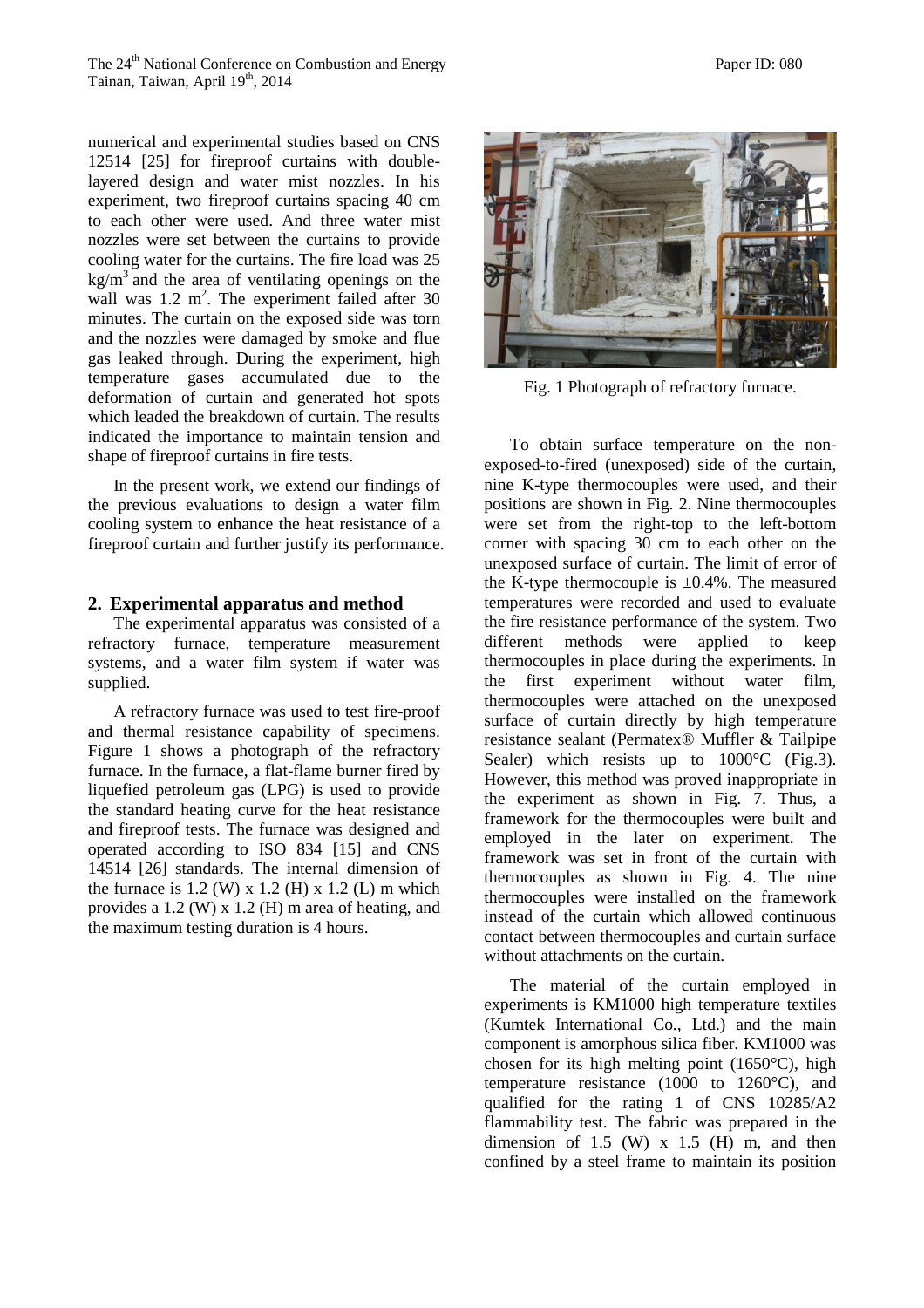The 24<sup>th</sup> National Conference on Combustion and Energy **Paper ID: 080** Paper ID: 080 Tainan, Taiwan, April 19<sup>th</sup>, 2014

and surface tension during experiments. After the confinement, the fabric part was reduced to 1.2 (W) x 1.2 (H) m which fitted the refractory furnace.

In the experiment with water film, an additional water film system was installed. The schematic of water film system is shown in Fig. 5. Water was supplied through a hydraulic pump to the perforated pipe which generates water film on the unexposed surface of curtain. The perforated pipe is 1050 mm in length and 28 mm in diameter with twenty-eight holes which are 4 mm in diameter and spacing 40 mm to each other. To ensure uniform distribution of the water film, the water inlet was placed in the middle of perforated pipe. Moreover, a sink with a blocking wall was set outside the perforated pipe. Water from the perforated pipe has to overflow the wall first, and then forms water film on the surface of curtain. In preliminary experiments, this design showed great improvement in uniformity and stability of the water film. And it can also maintain the uniformity under low water pressure. To generate water film with high uniformity, both the design of water supply and the operating pressure of hydraulic pump are important factors. A series of preliminary experiments were done to determinate the operating pressure in the fire test. The results showed that the minimum operating pressure required to generate uniform water film on the surface of curtain without any heating was 0.6  $k g f/cm<sup>2</sup>$ . Therefore, the operating pressure for the pump in the fire test was  $0.6 \text{ kgf/cm}^2$  which providing a total flowrate of 81.2 l/min. The average thickness of water film was calculated to be 3.63 mm.

In the fire tests, the objective of heating duration was one hour. Tests of the fire-proof curtain were conducted with and without water film in contrast. The experimental data are collected and converted by a data acquisition system (Yokogawa DA100), and then transmitted to a personal computer for further operation.



Fig. 2 Positions of temperature measurement.



Fig. 3 Photograph of thermocouples attached on curtain.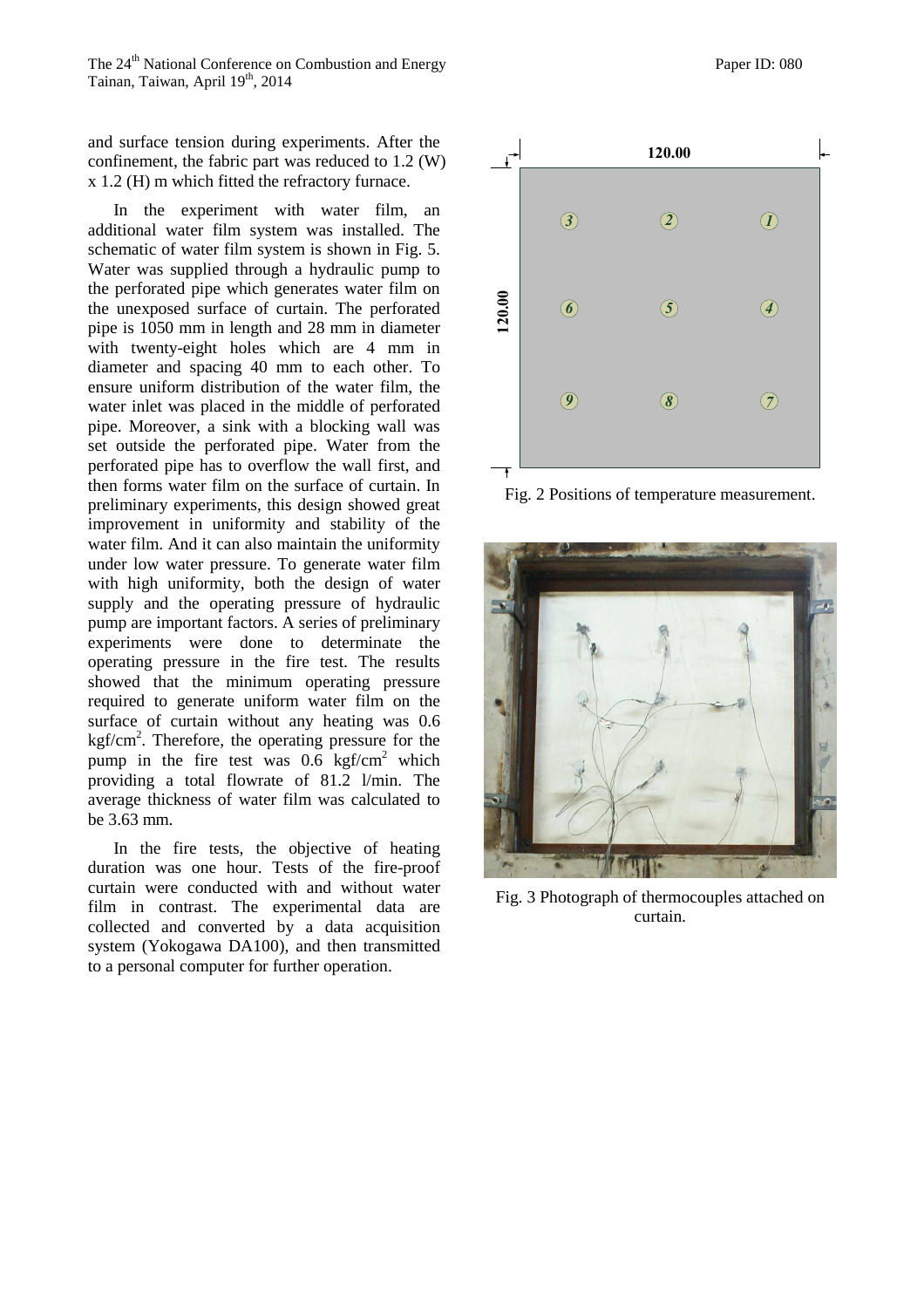The 24<sup>th</sup> National Conference on Combustion and Energy **Paper ID: 080** Paper ID: 080 Tainan, Taiwan, April 19<sup>th</sup>, 2014



Fig. 4 Photograph of temperature measurement framework with thermocouples installed.



Fig. 5 Schematic of water film system.

#### **3. Results and discussion**

#### *3.1 Fireproof curtain without water film*

The objective of the fireproof test on the curtain without water film was one hour. However, experimental results showed breakdown of the curtain occurred at 30 minutes after ignition (Fig. 6) and the test was terminated. Figure 7 shows the temperature variation of each thermocouple on the unexposed surface of curtain and the average temperature inside the furnace during the fire test. The furnace temperature curve was kept in the acceptable range of CNS 14803. The temperature on the unexposed surface basically followed the furnace temperature with a difference around 200°C, and the distribution was quite uniform expect for the middle-bottom and left-bottom (TC8 and TC9). The surface temperature increased rapidly at 5 minutes after ignition. Temperature of the surface ranged from 270 to 420°C when the furnace reached 576°C. As the growth of furnace temperature became slower after 5 minutes, the increase of surface temperature was also slowed

down, and the distribution of temperature was improved. In the end of the test (30 minutes), the furnace reached 841°C, and the surface temperature ranged from 614 (TC3) to 693°C (TC8).

From the temperature variation of the unexposed surface (Fig. 7), we found that although commercial fireproof fabric has fire resistance and non-flammability, only very limited heat resistance was provided. While the poor heat resistance causing the high temperature of unexposed surface, the fabric deteriorated. The curtain was torn at 30 minutes after ignition as shown in Fig. 6. The breakdown started from the position near TC4, and then the small crack grew the both vertical and horizontal directions. Although the main reason of breakdown was due to the deterioration of fabric, the attachments on the curtain and pressure variation in the furnace caused the breakdown to accelerate greatly. Therefore, the setup of temperature measurement was modified as aforementioned. Summarily, the result showed that using a fireproof curtain without water film can only provide fire resistance for 30 minutes and heat resistance for less than 5 minutes.

#### *3.2 Fireproof curtain with water film*

The objective of the fireproof test on the curtain with water film was also one hour. And experimental results showed that the integrity of curtain was conserved after testing for one hour (Fig. 8). Figure 9 shows the temperature variation of thermocouples on the unexposed surface of curtain during the fire test. The furnace temperature curve was kept in the acceptable range of CNS 14803 (not shown). Nine thermocouples (TC1-TC9) can be categorized by heights. Temperatures measured from TC1-TC3 were the lowest, and TC2 only reached 35°C at the end of test. As water flowed downward, the temperature increased. TC4-TC6 were in the middle of curtain, and the final temperature ranged from 42-45°C (TC4 malfunctioned at 6 minutes after ignition). The final temperature of TC7-TC9 ranged from 39-44°C.

The temperature of unexposed surface with water film remained very low and stable in the test. The temperature still increased with time and the furnace temperature, but the maximum temperature was below 50°C during the test. Theoretically, temperature increases with the decrease of height. As water flows over the heated surface from the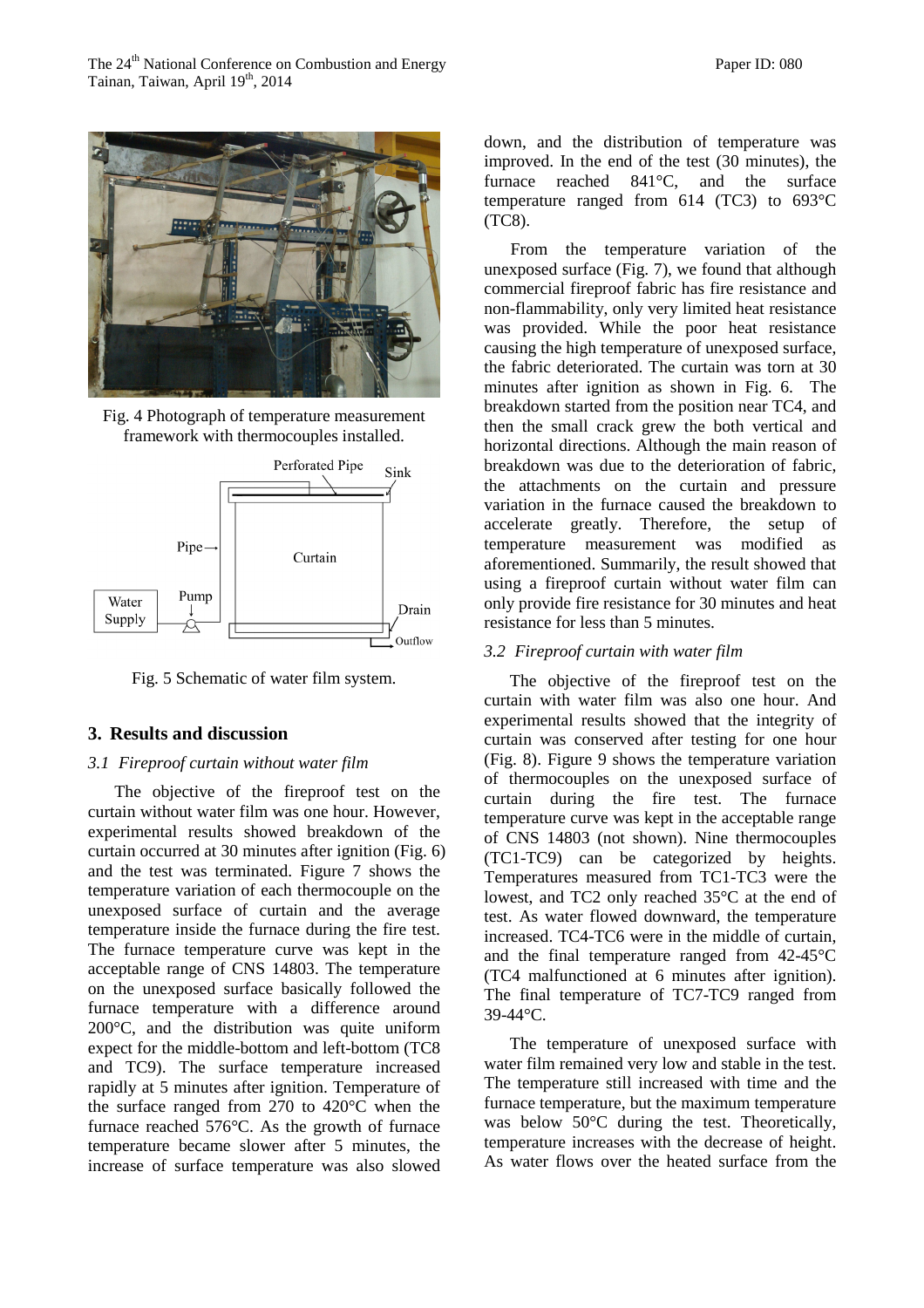perforated pipe at the top, the temperature should increase with its traveling distance. However, the non-uniformity of water film led to temperature differences at identical heights. The nonuniformity of water film was partially caused by the non-uniformity inside the furnace and partially from measurement system. As the thermocouples keep contact with the curtain, the disturbance of the water film is unavoidable. Nevertheless, from the integrity of the curtain, this non-uniformity was still acceptable.

The experimental results of fire tests showed that the performance of fireproof curtain was significantly improved. The temperature of unexposed surface was supressed from over 600°C to only 45°C by water film. The maximum temperature can be controlled below 100°C as long as the water coverage is maintained uniformly. Heat resistance of the curtain was improved since most of the heat was transferred by convection and vaporization of water. Lowering the temperature of the curtain surface also decreases the rate of deterioration, so the flexibility and integrity of the curtain can be conserved. However, the performance of water film system is sensitive to the operating condition. The coverage and uniformity of water film should be maintained which a steady water supply is required. Nonuniformity of the water film may cause hot spots which lead to local deterioration and breakdown.



Fig. 6 Breakdown of fireproof curtain without water film.





## **4. Conclusions**

Fire tests of the fireproof curtain with and without water film system were conducted in this study. Experimental results showed that commercial fireproof fabric exhibits fire resistance, but very limited heat resistance. The maximum temperature of unexposed surface reached 693°C when the breakdown occurred at 30 minutes. The fireproof curtain can only provide fire resistance for 30 minutes and heat resistance for less than 5 minutes. In contrast, the temperature of unexposed surface remained below 50°C during the test, and the integrity of curtain was conserved for 60 minutes with the water film system. Conclusively, great improvements on heat resistance and fire integrity were provided by the water film system.



Fig. 8 Photograph of fireproof curtain with water film during test.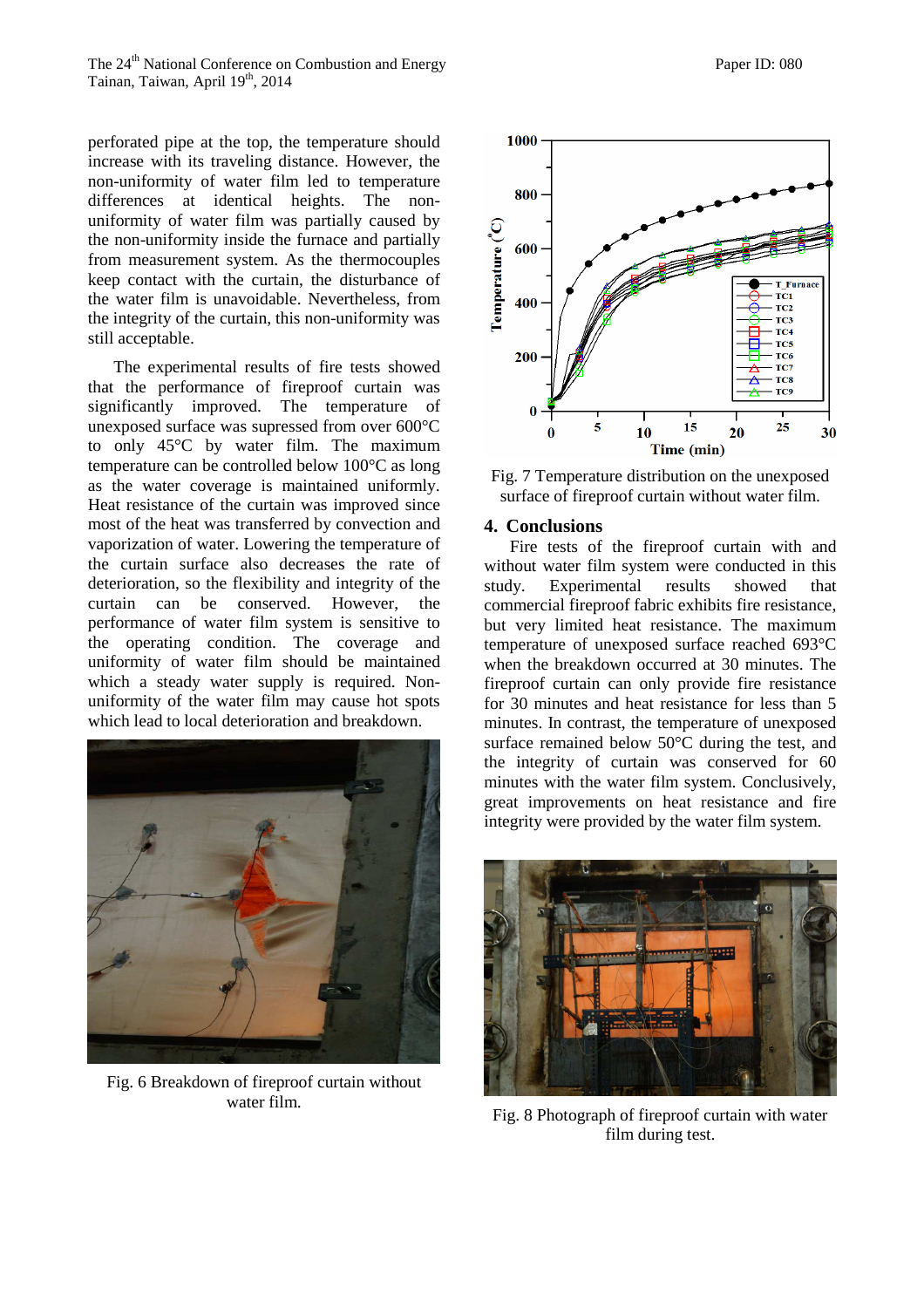The 24<sup>th</sup> National Conference on Combustion and Energy **Paper ID: 080** Paper ID: 080 Tainan, Taiwan, April 19<sup>th</sup>, 2014



Fig. 9 Temperature distribution on the unexposed surface of fireproof curtain with water film.

#### **Acknowledgments**

This work was supported by the National Science Council, Taiwan, ROC, under contract. NSC102-2622-E-006-023-CC2. Architecture and Building Research Institute, Ministry of Interior, Taiwan, ROC.

#### **References**

- [1] *Building Design Construction Section No.79, Building Technical Rules,* ROC, 2010.
- [2] CNS 11227, *Method of Fire Resistance Tests for Fire Door of Buildings,* Bureau of Standards, Metrology & Inspection, M.O.E.A., ROC, 2002.
- [3] CNS 14803, *Method of Fire Resistance Tests for Rolling Shutter of Buildings,*  Bureau of Standards, Metrology & Inspection, M.O.E.A., ROC, 2002.
- [4] CNS 14815, *Method of Fire Resistance Tests for Fire Fixed Window of Buildings,*  Bureau of Standards, Metrology & Inspection, M.O.E.A., ROC, 2010.
- [5] Thomas, W. C., and Sunderland, J. E., Heat Transfer Between a Plane Surface and Air Containing Suspended Water Droplet. *Industrial & Engineering Chemistry Fundamental*, Vol.9, pp. 369-374, 1970.
- [6] Aihara, T., Taga, M., and Haraguchi, T., Heat Transfer from a Uniform Heat Flux Wedge in Air-Water Mist Flows, *International Journal of Heat and Mass Transfer*, Vol. 22, pp. 51-60, 1979.
- [7] Richardson, J. K., and Oleszkiewicz, I., Fire Tests on Window Assemblies Protected by Automatic Sprinklers, *Fire Technology*, Vol. 23, pp. 115-132, 1987.
- [8] Chang, C. J., Lin, T. F., and Yan W. M., Natural Convection Flows in a Vertical Open Tube Resulting from Combined Buoyancy Effects of Thermal and Mass Diffusion, *International Journal of Heat and Mass Transfer*, Vol. 29, pp. 1543-1552, 1986.
- [9] Yan, W. M., Liquid Film Vaporization on Natural Convection Heat and Mass Transfer in a Vertical Tube. *The Canadian Journal of Chemical Engineering,* Vol. 70, pp. 452- 462, 1992
- [10] Yan, W. M., Binary Diffusion and Heat Transfer in Mixed Convection Pipe Flows with Film Evaporation, *International Journal of Heat and Mass Transfer*, Vol. 36, pp. 2115-2123, 1993.
- [11] Wu, C. W., *Studies on Performances of Fire Prevention and Smoke Barrier for the Building Openings*, unpublished doctoral Dissertation, Department of Mechanical Engineering, National Cheng Kung University, 2007.
- [12] Wu, C. W., Lin, T. H., Lei, M. Y., Chung, T. H., Huang, C. H., and Chiang, W. T., Fire Test on a Non-Heat-Resistant Fireproof Glass with Down-Flowing Water Film, *Fire Safety Science - Proceedings of the 8th International Symposium*, 2005.
- [13] Wu, C. W., Lin, T. H., Lei, M. Y., Chung, T. H., Huang, C. H., and Chiang, W. T., Fire Resistance Tests of a Glass Pane with Down-Flowing Water Film, *Journal of the Chinese Institute of Engineers*, Vol. 31, pp. 737-744, 2008.
- [14] Lin, T. H., and Wu, C. W., Full-Scale Evaluations on Heat Resistance of Glass Panes Incorporated with Water Film or Sprinkler in a Room Fire, *Building and Environment,* Vol. 42, pp. 3277-3284,